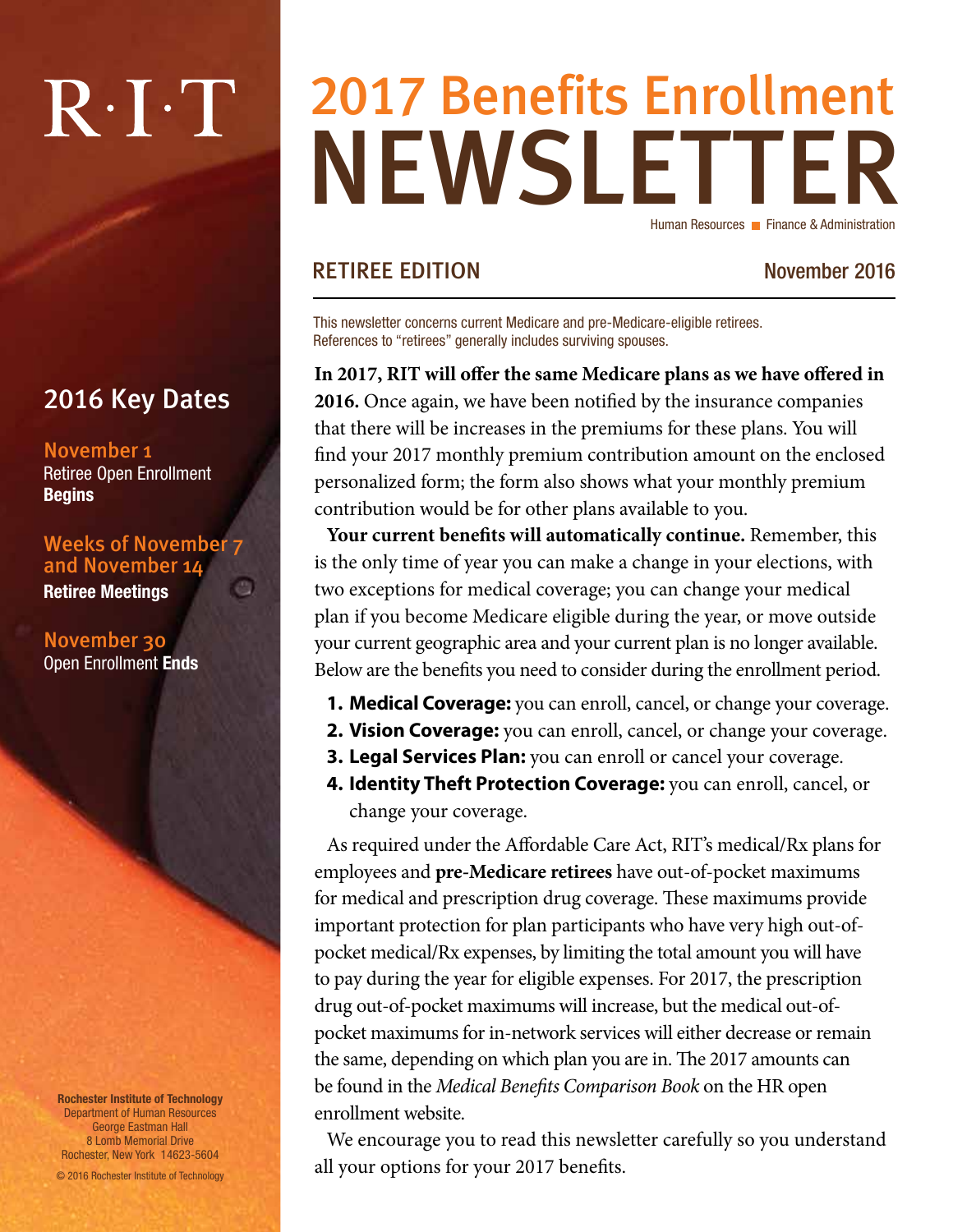# 2017 Open Enrollment News

#### ACTION NEEDED DURING ENROLLMENT, IF YOU WANT TO:

- Enroll, cancel, or change your medical coverage
- Enroll, cancel, or change your vision care coverage
- Enroll or cancel your participation in the legal services plan
- Enroll in or cancel your participation in identity theft protection



#### CHANGE IN FAMILY/EMPLOYMENT STATUS

If you have a qualified family or employment status change during the year (e.g., spouse gains or loses employment), you are eligible to make a mid-year change, as long as you notify RIT's Human Resources within 31 days of the event. Otherwise, you must wait

until the next annual Open Enrollment. The event must be consistent with the change you want to make. If you move into or out of the Rochester area during the year, you can make a change in your medical plan at that time.

#### ANNUAL RETIREE PICNIC

**Gordon Field House, Wednesday, June 7, 2017.** Mark your calendars for the Annual RITiree Picnic. Look for your invitation in the mail next spring. We hope to see you there!

**Note:** *If you or your spouse becomes eligible for Medicare during the year, the Medicare-eligible person will elect a new plan about three months before Medicare eligibility. The change does not need to be made during the enrollment period.*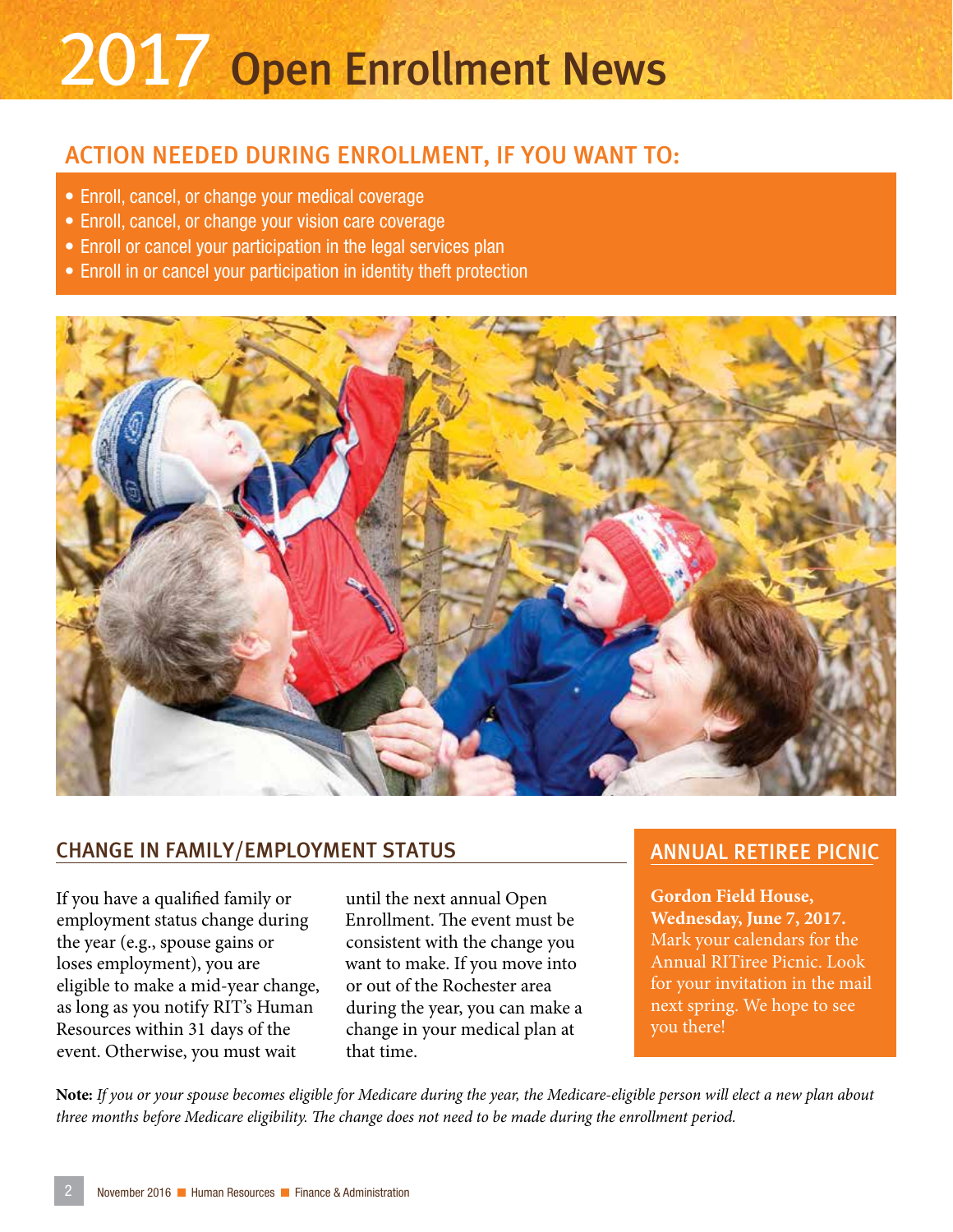### Retiree Meetings

#### RETIREE MEETINGS

We sent retirees an invitation to the upcoming retiree meetings. All meetings will be held at the **RIT Inn and Conference Center**, located at 5257 West Henrietta Road, Henrietta. You can park and enter at the rear of the building.

RIT Human Resources staff members will be available along with representatives from Medicare Blue Choice and Preferred Gold.

| <b>Meeting Schedule</b> |                           |                    |                      |  |  |  |
|-------------------------|---------------------------|--------------------|----------------------|--|--|--|
| #                       | <b>Date</b>               | <b>Time</b>        | <b>Location</b>      |  |  |  |
|                         | Tuesday,<br>November 8    | $6 - 8$ p.m.       | Oneida/Mohawk/Cayuga |  |  |  |
| $\mathbf 2$             | Tuesday,<br>November 15   | $9 - 11$ a.m.      | Oneida/Mohawk/Cayuga |  |  |  |
| 3                       | Wednesday,<br>November 16 | $2:30 - 4:30$ p.m. | Oneida/Mohawk/Cayuga |  |  |  |



If you want to sign up for a session please follow these instructions:

- **1. Send an email to benefits@rit.edu**  *OR*
- **2. Call the RSVP Phone Line at (585) 475-5877/V and leave a message.**

When you RSVP, please be sure to include:

- The session number you would like to attend
- Your name
- Whether your spouse/partner will be attending with you and
- Your phone number

You will not be contacted unless there is a need to reschedule.

#### JOIN OUR EMAIL LIST

If you want to be added to our Retiree email distribution list, send an email to benefits@rit.edu.

*A sign language interpreter will be provided upon request, subject to availability. To make a request, send an email to benefits@rit.edu or call (585) 475-2652/V.*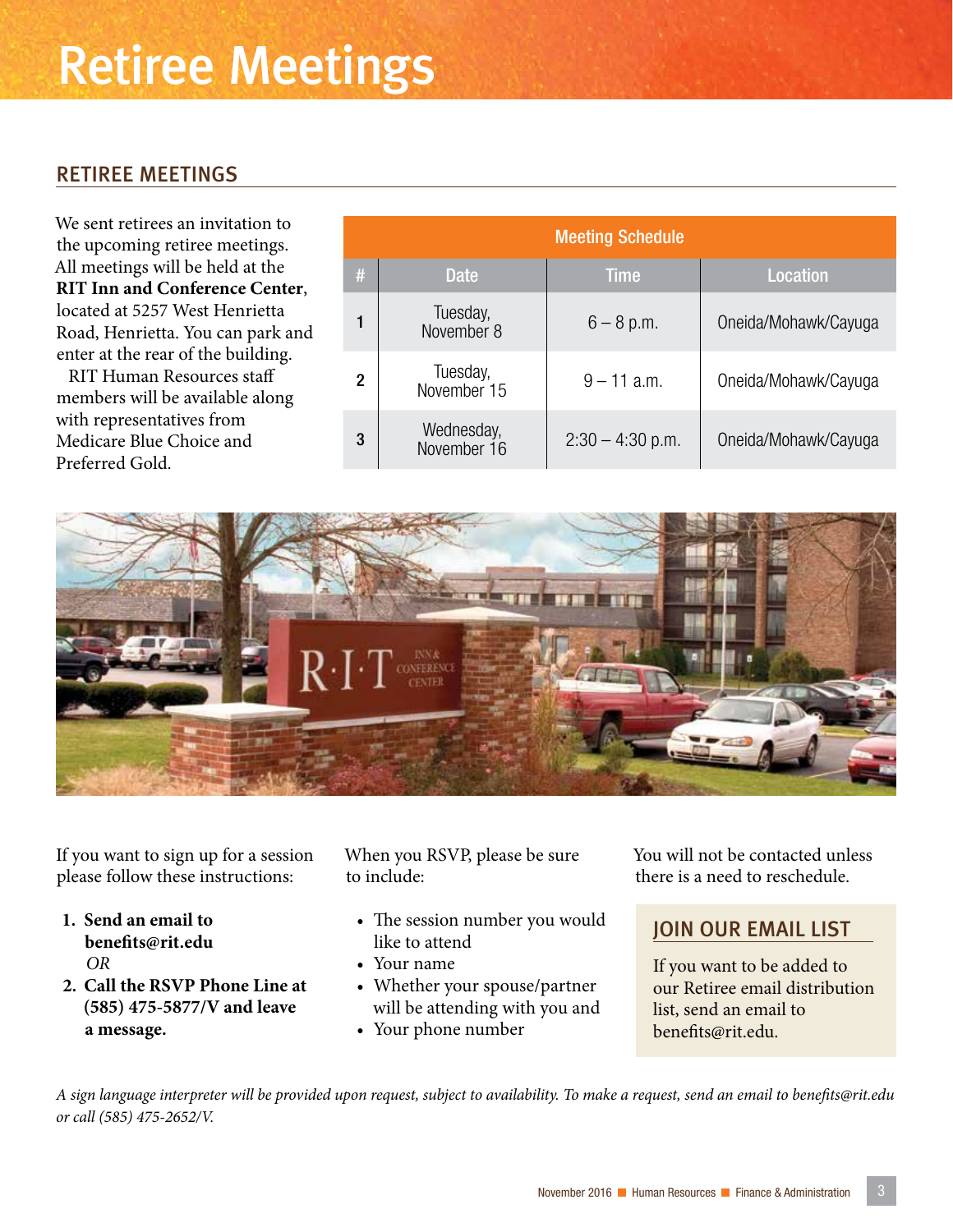#### RIT MEDICARE PLANS

With the large increases we are seeing again for 2017 in the Medicare plans RIT offers its retirees, we try to balance the affordability for RIT and for retirees for both premium contributions and out-of-pocket costs for medical services and prescription drugs. It is important that we continue to keep the retiree medical offering sustainable for both RIT and retirees.

#### **2017 Base/Benchmark Plans**

- • **Rochester area:**  Medicare Blue Choice Plan 5
- **Outside Rochester area:**  Medicare Advantage Blue PPO with the Rx Coverage Gap

#### **What does Base Plan and Benchmark Plan mean?**

RIT's cost sharing rules for retirees have changed over time. While all retirees can choose from the various plans that RIT offers, retirees may pay a different amount based on which cost sharing group they are in. The cost sharing groups and cost sharing rules are as follows:

#### **Grandfathered Retirees**

**Who:** Those who retired before December 2004 and who were Medicare-eligible prior to December 2004.

**Cost Sharing:** RIT sets the Base plan annually and pays the full premium toward that plan. The retiree pays the difference in the premium for the non-Base plan.

#### **Benchmark Retirees**

**Who:** Those who retired after December 2004 or those who retired before December 2004 but who were not Medicareeligible (generally age 65) in December 2004.

**Cost Sharing:** RIT sets the Benchmark plan annually and pays a set amount toward that plan, with the retiree paying the remainder. The retiree pays more for a non-Benchmark plan.

#### **Frequently Asked Questions**

#### *How do I know which group I (and my spouse, if applicable) am in?*

The enclosed personalized form indicates which cost sharing group you (and your spouse, if applicable) are in.

#### *Are there changes in my coverage for 2017?*

See page 5 for a summary of benefit changes Excellus Blue Cross/Blue Shield is making to Medicare Blue Choice Plan 5. Because this is RIT's designated base/benchmark plan, we are letting you know the changes of which we have been notified. Any plan changes for the other Medicare Advantage Plans are being communicated to you in writing by the insurance company. We are providing the enclosed comparison of common services so you can consider each plan's features and your expected

medical and prescription drug needs in deciding which plan you should elect for 2017. For greater detail, see the full 2017 *Medical Benefits Comparison Book* on the HR website or call your benefits representative to request a copy.

#### NEW! TELEMEDICINE COMING TO MEDICARE PLANS

Excellus BlueCross BlueShield has informed us that they will be adding telemedicine coverage to the Medicare Blue Choice plans, via their partner, MDLIVE, beginning January 1, 2017. With MDLIVE, you can visit with a U.S. board certified doctor right from your home or on the go for non-emergency medical conditions. MVP Healthcare is also offering telemedicine visits through American Well. Copays for a telemedicine visit will be equal to the copay for an office visit. Further information on the new 24/7 medical service will be provided to you by Excellus or MVP.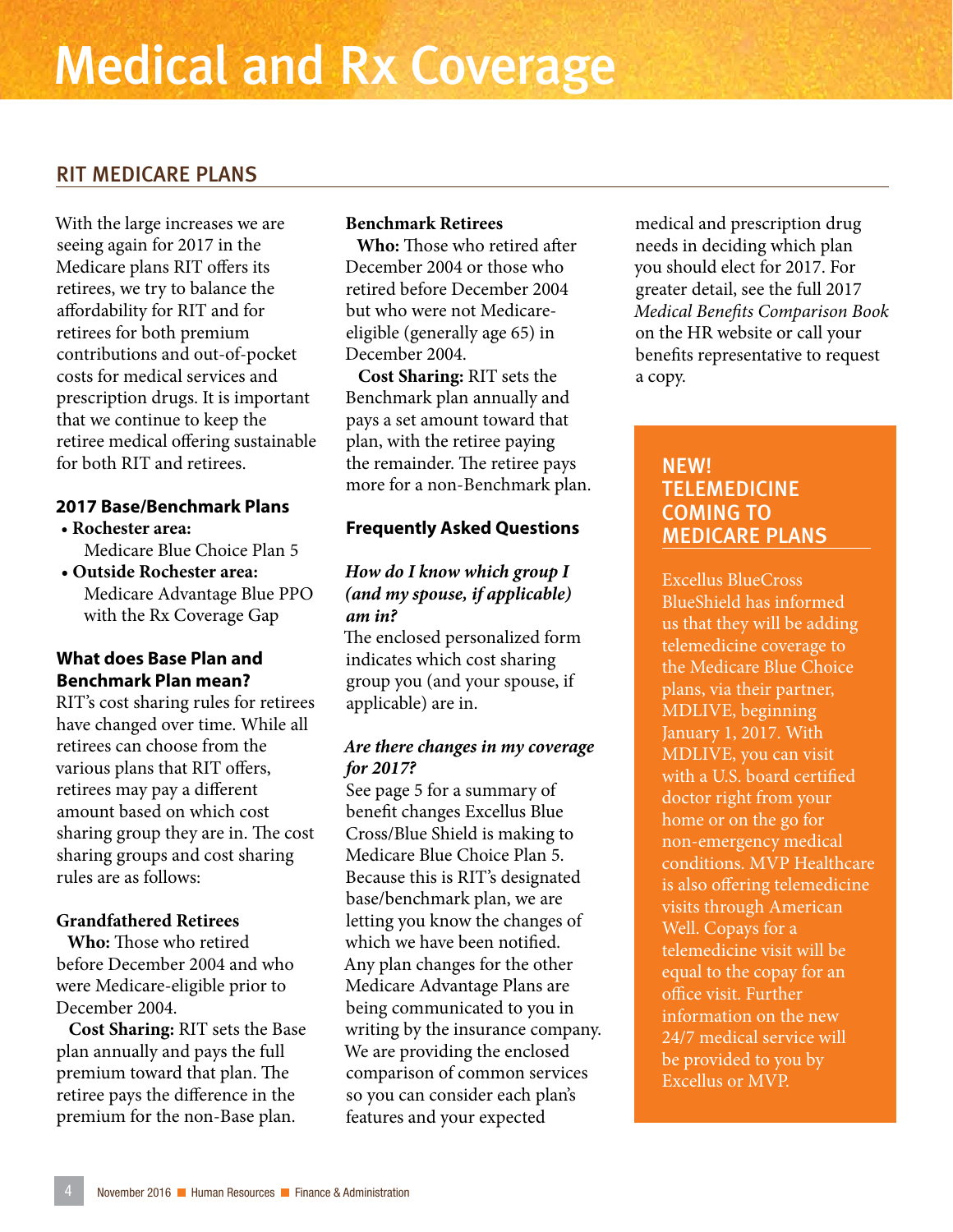#### 2017 BENEFIT CHANGES IN BASE/BENCHMARK PLAN

| <b>Plan Feature</b>                                                                     | 2017 Benefit                      | 2016 Benefit                      |
|-----------------------------------------------------------------------------------------|-----------------------------------|-----------------------------------|
| Copay for office visits, allergy treatments, office surgery                             | \$25 PCP<br>\$50 Specialist       | \$20 PCP<br>\$40 Specialist       |
| Out of pocket maximum                                                                   | \$5,500                           | \$3,400                           |
| Inpatient hospital copay                                                                | \$700, max 3 per<br>calendar year | \$600, max 3 per<br>calendar year |
| Copay for X-rays, oral surgery, routine eye and hearing<br>exams, urgent care, podiatry | \$50                              | \$40                              |
| Copay for emergency room, ambulance (air & ground)                                      | \$75                              | \$65                              |
| Kidney dialysis                                                                         | 20% coinsurance                   | Covered in full                   |
| Pulmonary rehabilitation (required by CMS)                                              | \$30                              | \$40                              |

Most of RIT's Medicare plans are fully-insured Medicare Advantage Plans. These plans are considered Part C of Medicare. Therefore, the insurance companies are required to submit their plan designs and premium costs to the federal Centers for Medicare and Medicaid Services (CMS) annually for approval. The insurance companies can only offer CMS-approved plans. This means that RIT has no control over what the coverage is (e.g., copay amounts) or what the premium costs are for these plans.

#### UNDERSTANDING PRESCRIPTION DRUG COVERAGE UNDER MEDICARE PLANS OFFERED BY RIT

RIT offers Medicare-eligible retirees plans with a standard Medicare Part D benefit and plans with an enhanced Medicare Part D benefit.

The standard Medicare Part D plans have the Rx coverage gap, also known as the donut hole. 2015 was the first year that RIT offered plans with the standard Medicare Part D benefit and we have seen a very large enrollment in these plans because these plans have the smallest retiree premium contribution amounts. For many people, these plans work fine because they do not have high cost medications. Others may decide it is better for them to pay a higher monthly premium contribution for the plan without the prescription drug coverage gap.

#### **How does the standard Part D work?**

There are three separate stages to the benefit, with each administered on a calendar-year basis. Below is a description for the standard Medicare Part D for 2017.

**1. Initial Coverage—**You pay the applicable copay and your insurance plan pays the remaining cost for each covered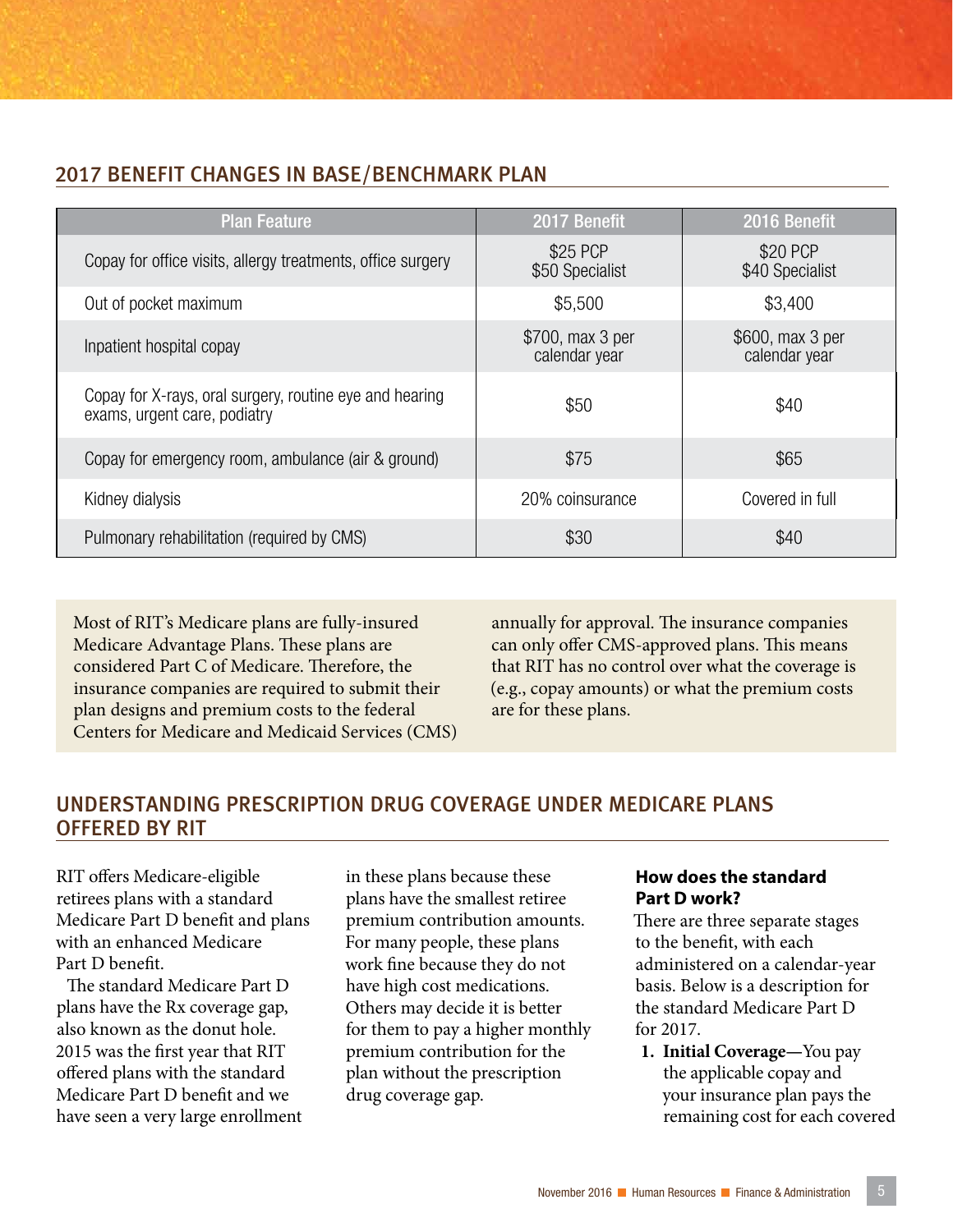## Medical and Rx Coverage *continued*

drug until the combined total amount that you and the plan pays reaches \$3,700.

- **2. Coverage Gap—**Once you and the plan have paid \$3,700 total in the Initial Coverage, you are in the Coverage Gap, also known as the "donut hole." Your costs in the Coverage Gap are as follows:
	- a. generic drugs—you will pay 51% of the cost; the plan pays 49% of the cost
	- b. brand name drugs you will pay 40% of the cost; the plan pays 5%, and the pharmaceutical manufacturers provide a 50% discount

#### **3. Catastrophic Coverage—**

Once the following amounts reach a total of \$4,950, you are in the Catastrophic Coverage stage for the remainder of the calendar year.

a. Your copays in the Initial Coverage stage, *plus*

#### OTHER ALTERNATIVES

The past couple of years, a few retirees found plans that better met their needs on a direct bill basis with Excellus BlueCross BlueShield, MVP, or another insurance company. While RIT does not contribute toward the cost of these direct bill plans, retirees found that they were

able to purchase coverage that met their individual needs for less money than the retiree contribution would have been for the RIT coverage.

If you decide a direct bill plan will work better for you than one of the plans offered by RIT, let us know so we can send you the form to cancel your RIT coverage as of January 1. RIT's rules allow you the opportunity each year, during open enrollment, to rejoin the RIT plans for the coming year. You would just need to let us know on a timely basis if you wanted to rejoin for a future year.

#### b. Your cost for the generic and brand name drugs in the Coverage Gap, *plus*

c. The 50% pharmaceutical manufacturer's discount in the Coverage Gap.

In the Catastrophic Coverage stage, your cost for a 30-day supply will be \$3.30 for generic and \$8.25 for brand-name drugs, OR 5% of the drug cost, whichever is greater.

#### **REMINDERS:**

- The pharmacy coverage when you are inpatient at a hospital is covered under the hospitalization coverage.
- You pay 20% toward Medicare Part B drugs; your cost does not count toward the Initial Coverage or Coverage Gap limits described above.

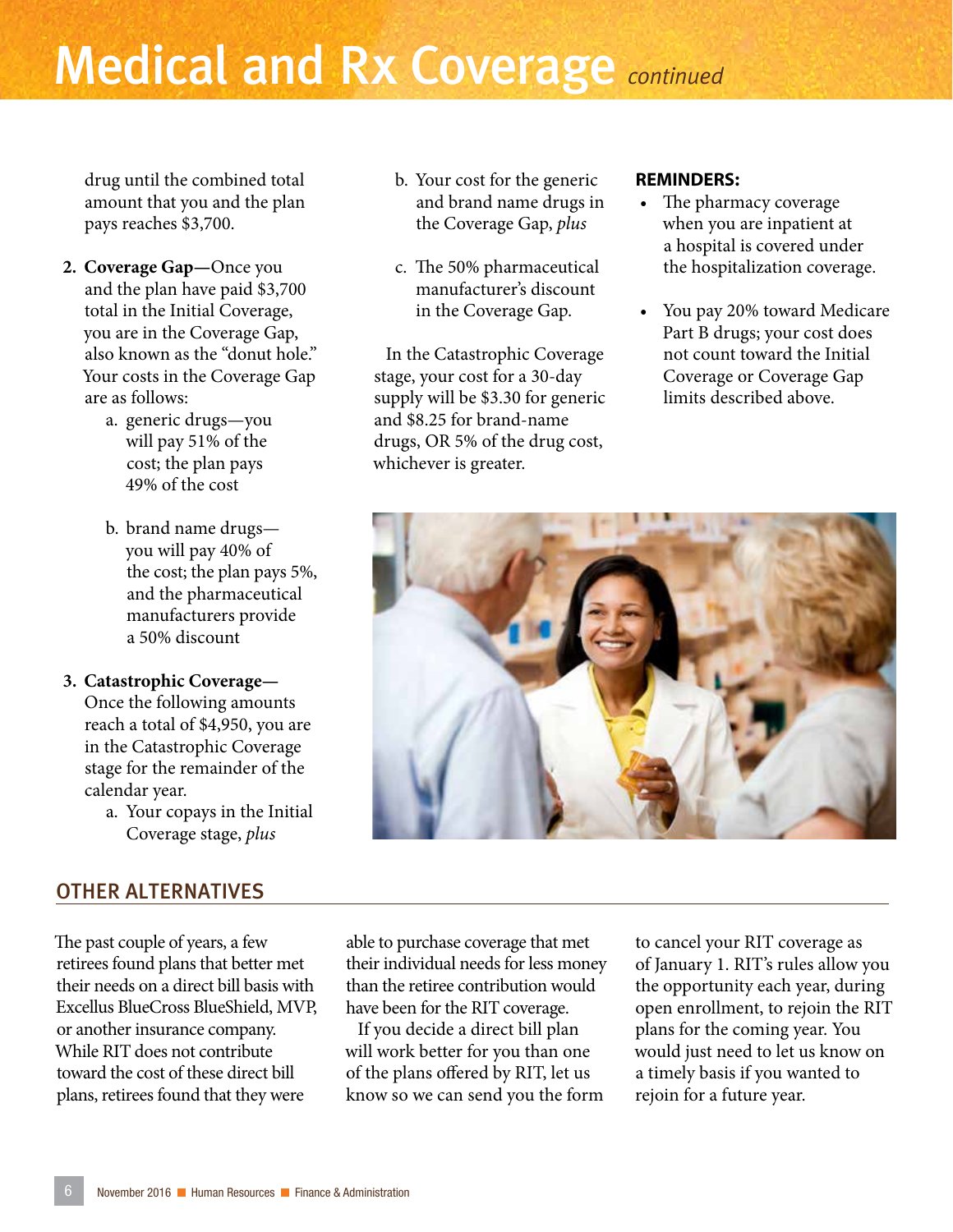#### ENROLL ONLY DURING THE OPEN ENROLLMENT PERIOD:

As an RIT retiree, you are eligible for a number of additional benefits and services summarized as follows. For details, contact the vendors directly (see back cover of newsletter for contact information) and/or refer to the HR website at www.rit.edu/benefits.

If you participate in the Group Legal Services plan, Identity Theft protection and/or the Vision Care plan in 2016, your coverage will automatically continue in 2017. If you do not want to participate in 2017, check the appropriate box on the enclosed 2017 Retiree Benefits Open Enrollment Form, sign and date the form, and return to RIT Human Resources by Wednesday, November 30, 2016.

**Group Legal Services—**Provided by Hyatt Legal Plans, this benefit provides many personal legal services nationwide through a panel of carefully selected participating attorneys. Covered services include debt matters, defense of civil lawsuits, document preparation and review, real estate matters, traffic ticket defense, and wills and estate planning. The monthly premium contribution is \$18.76.

**Vision Care Plan—**This national coverage is provided by VSP and is separate from the medical plan enrollment. Refer to enclosed flyer for details. The monthly premium contribution for 2017 and 2018 will be lower due to our recent successful negotiations.

**Identity Theft—**RIT introduced a new benefit, Identity Theft Protection, for 2016. During the open enrollment period, you can enroll, cancel, or change coverage for 2017.

The coverage, from a company called Identity Force, is very comprehensive and includes prevention, detection, and restoration services.

New for 2017, there is no additional charge for children under age 18. For a more detailed description, refer to the chart on the open enrollment website.

#### ENROLL AT ANY TIME:

**Personal Insurance—**RIT offers employees and retirees an opportunity to purchase auto, homeowners, and other kinds of personal insurance at group rates. The program is administered by Mercer Voluntary Benefits and is provided by MetLife Group Property & Casualty, one of the largest underwriters of employersponsored insurance programs. While rates are not guaranteed, typical savings in this program are between 10-20 percent off Metropolitan's retail insurance rates.

**Pet Insurance—**Offered at a group discount through VPI, this medical insurance for your pets covers thousands of medical problems and conditions related to accidents or illnesses (even cancer) for dogs, cats, birds, ferrets, rabbits, reptiles, and other exotic pets. You have the freedom to visit any licensed veterinarian.

#### RIT SERVICES AND DISCOUNTS

**Tuition Waiver—**You and your eligible family members continue to be eligible for Tuition Waiver (courses taken at RIT).

**Access Privileges to RIT Facilities—**By using your Retiree ID Card, you have access privileges to RIT facilities and services such as the Student Life Center and Wallace Library.

**RIT Email—**Your RIT email account remains active provided you stay "connected" with RIT (e.g., attend the annual RITiree picnic and/or other RIT functions, volunteer, etc.). From the first time your email account is activated, you will receive an annual email notice from ITS confirming you want to continue your account. Follow the instructions to keep the account.

**Barnes & Noble@RIT—**Show your RIT Retiree ID Card and get a 10% discount on most items.

**RARES—**This not-for-profit organization provides over 400 discounts on local, regional, and national products and services.